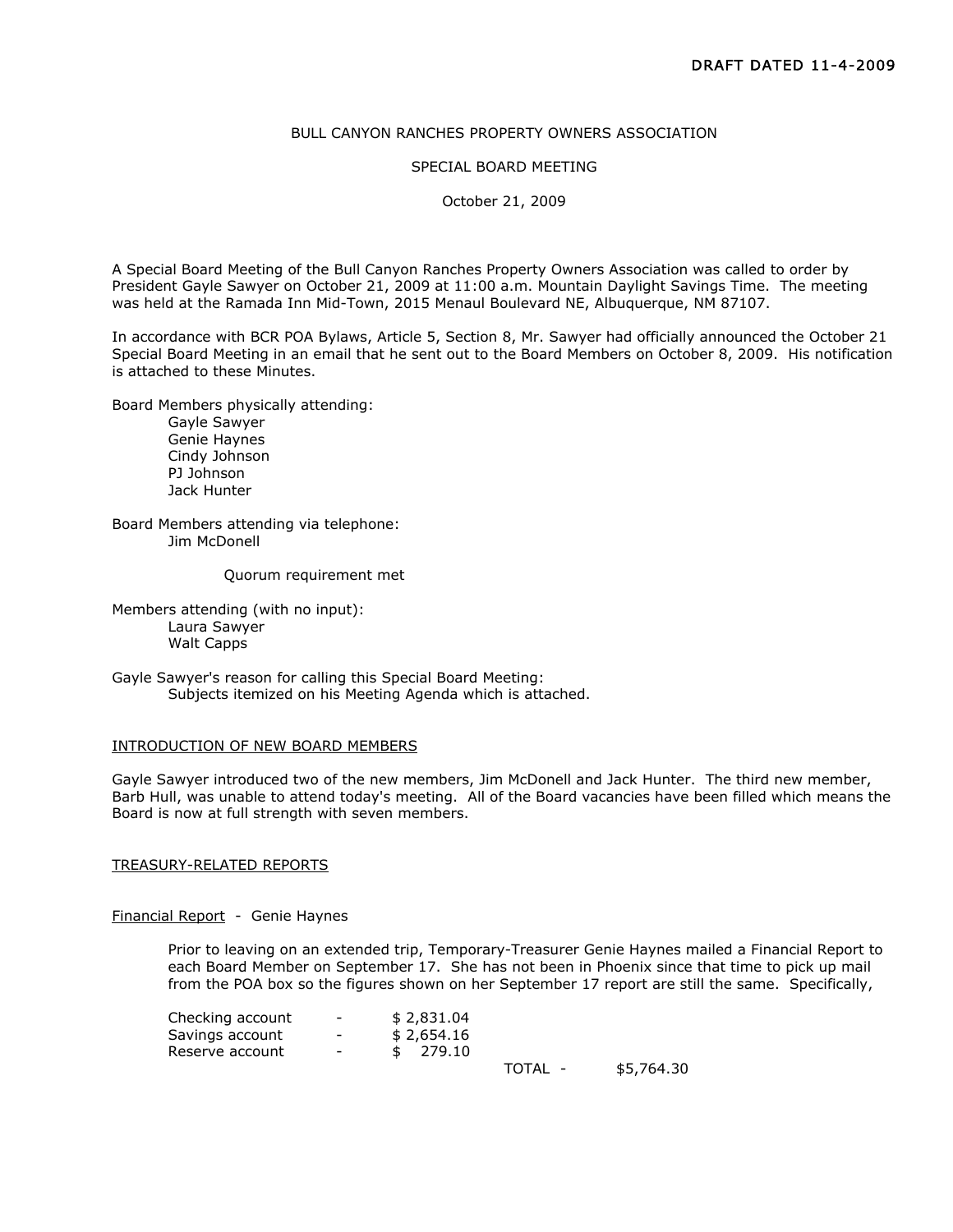# Property Liens - Jack Hunter

In an effort to recover monies due the POA, Jack Hunter reported that he had prepared and filed 11 liens through Guadalupe County, New Mexico which covered 22 properties in Bull Canyon Ranches for a total of \$29,000. These particular liens involve owners who owe more \$1000. Jack said his "Asset Recovery & Asset Preservation" project must be an ongoing program.

Upon receipt of the necessary information from Genie Haynes, Jack will file more liens, this time on owners who owe less than \$1000. In the cases of the "less than \$1000" owners, Jack will first write a letter informing them that a lien will be filed on their property unless the money they owe is paid within 15 days. Cost of filing a lien is \$9.00; cost of removing a lien is unknown at this time.

Gayle Sawyer suggested looking into filing judgments against the owners as an alternative action when mortgage holders are involved.

# Interest and Penalties On Past-Due Accounts During 2009

Cindy Johnson made the following motion:

Because of the confusion and conflicting information that property owners received during 2009, penalties and interest will not be charged on accounts that were past-due in 2009. Accounts past-due on January 1, 2010, however, will begin accruing interest and will be charged with the appropriate late fees and penalties.

Seconded by Jim McDonell. Jack Hunter opposed the motion; the other five Board members approved it. Motion carried.

# ROAD SIGN REPORT - Gayle Sawyer

Gayle obtained a bid from a sign company in Carrizozo, NM. It was for 13 street name signs and four warning/caution signs; the total price was \$1059. This cost does not include the charges associated with posting the signs. Gayle suggested a workday in connection with our annual meeting in May, at which time everyone could help dig post holes and put up signs.

After much discussion, Cindy Johnson motioned that the sign issue be tabled until next year. Jim McDonell seconded. Jack Hunter opposed the motion; the other five Board members approved it. Motion carried.

# NEW BUSINESS

# Board Officers

Gayle Sawyer motioned that the following positions be filled by those shown below:

| Gayle Sawyer  |
|---------------|
| Jim McDonell  |
| Genie Haynes  |
| Cindy Johnson |
| Jack Hunter   |
|               |

Cindy Johnson seconded. Motion passed unanimously.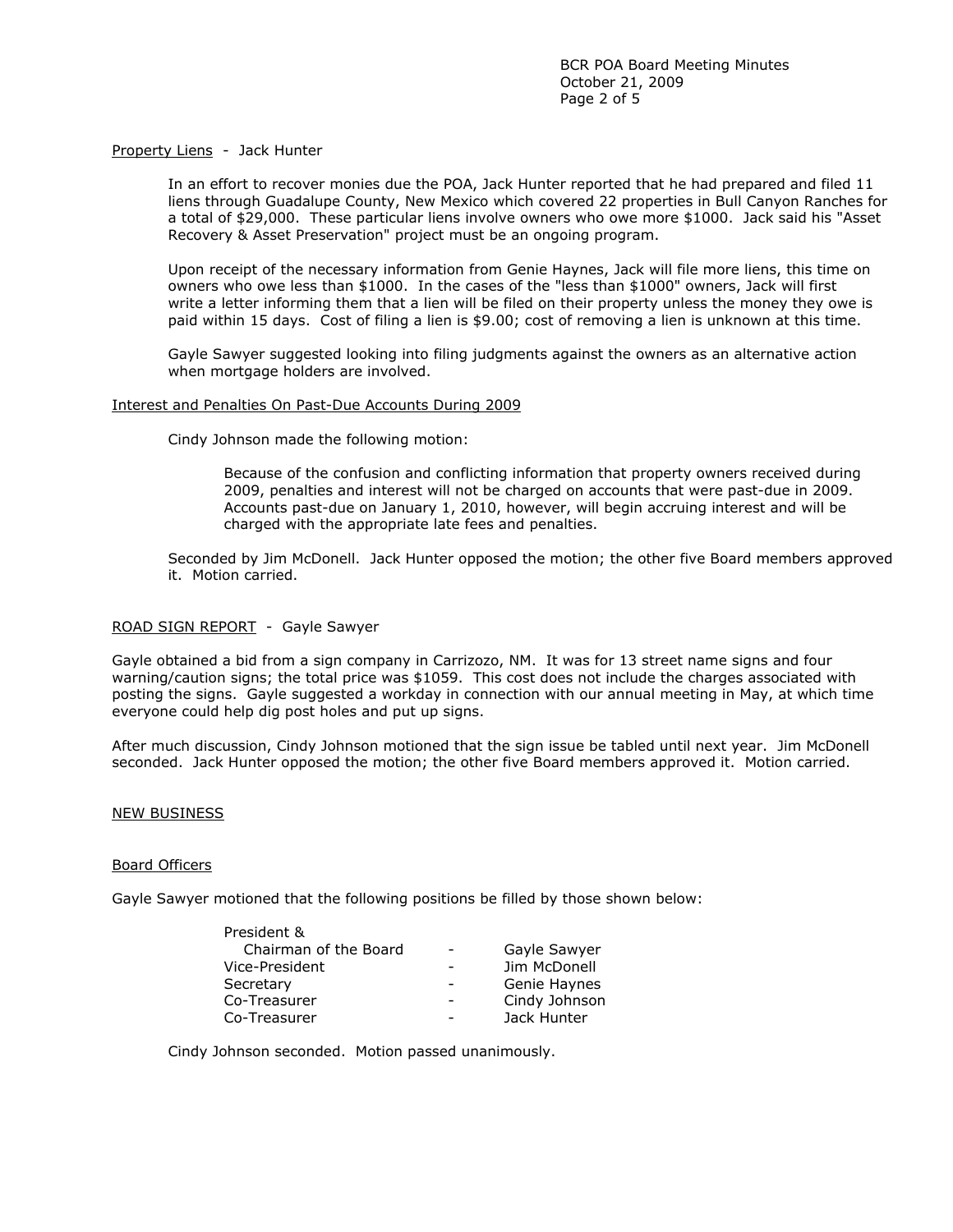# Hard-copy Communication with the Membership

As the President, Gayle will write a letter to the Membership updating them with subjects such as the new board, the latest with the September rains and ensuing road damage, liens being filed against those with past-due accounts, the necessity of replacing Ray Holt's website, etc. Jim McDonell asked Gayle to also include a statement saying that we as the new Board sympathize with what Rudy Frame and his Board went through, and that from experience, we now know they were operating under difficult and disruptive circumstances, circumstances created by a small faction of property owners.

The letter will be sent through the regular mail; Genie will handle the mailing.

### New Web Site

For whatever reason, Ray Holt has decided not to post the minutes from the Special Member and the Special Board meetings that occurred on June 27, July 31 and August 12. The minutes had been sent to him with a request that he post them on the BCR POA Web Site which is registered in his name. When Cindy Johnson checked the Holt site this morning, the minutes still were not on it. There is no choice --- the Board has to set up another web site --- one that is copyrighted to the POA and can be used for unbiased communication with the membership.

Jim McDonell motioned that the Ray Holt POA web site be dropped/shut down. Genie Haynes seconded and the motion was passed unanimously. Brian Fisher is the individual in Scottsdale AZ who created the POA site for Rudy Frame and his Board. Jim will contact Mr. Fisher to see about the possibility of resurrecting Rudy's old site.

### Requests To See POA Records

Cindy Johnson motioned that the Board make all of the official POA records available for review at the Annual Meetings. Jim McDonell seconded and the motion passed unanimously. Plans are to have a canopy with a table underneath and all the records in notebooks setting on the table --- with someone overseeing the operation so no one walks off with any of them.

All of the official POA documentation will also be available through our new POA web site --- once it's up and running.

#### Conflicts Between Board Members

Quoting from the June 27, 2009 Special Board Meeting Minutes:

"The following Resolution was adopted by all of the Board members attending today's Special Board Meeting:

We as the Board agree that there are problems that need to be resolved and that we need to follow the By-Laws; however, if any Board Member makes a personal attack against another Board Member and refuses to be part of the team, then the Board will take action as soon as possible to remove that Board Member from the board; it is further agreed that this Resolution is on-going and effective immediately."

Cindy Johnson motioned that this resolution be rescinded as it is already covered in the Bylaws and is therefore redundant. Genie Haynes seconded and the motion passed unanimously.

#### Resignation from the Board

Jack Hunter motioned that anyone resigning from the Board during their first year of tenure cannot run for the Board for a minimum of three years; exceptions will be made in certain situations such as health issues. Cindy Johnson seconded and the motion passed unanimously.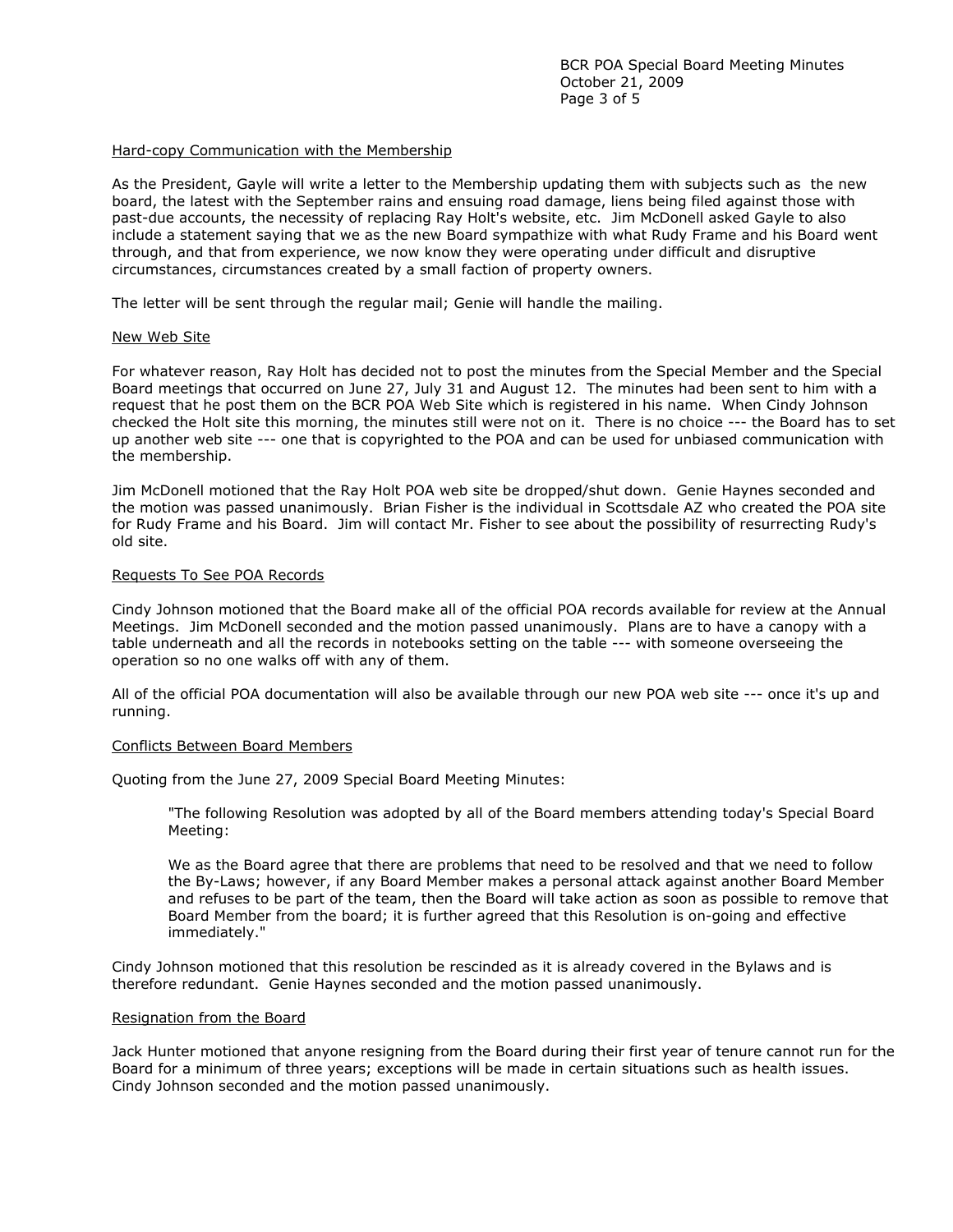# Grazing Lease

After researching the situation, Gayle Sawyer reported it doesn't look like the POA will be able to get more money out of the grazing lease, that it appears to be Jim Grider's decision as to who gets the lease and for what amount. Our grazing lease at Bull Canyon is very similar to those that New Mexico Land & Ranches established at the rest of their developments, which means that if there's an agreement to amend our lease so we can make more money on it, they'll probably have to do the same thing at their other developments.

Gayle is a big proponent of a grazing plan which among other things includes wildlife preservation and erosion control. It's possible that a grazing plan might be used to adjust our grazing lease in the future.

# Expenses Incurred by Jann Maxwell & Paid With POA Funds

Background: On 3-28-2009 Jann Maxwell submitted a list of the expenses that he incurred as a result of organizing a Special Membership Meeting in Albuquerque NM on February 6, 2009. His reason for calling the meeting was an attempt to elect a new Board of Directors for the Bull Canyon POA. At a Board Meeting on May 4, 2009, the newly-elected Board approved reimbursement of Mr. Maxwell's expenses and a check for \$2853.15 was written and mailed to him on May 7. \$2500.00 of the itemized expenses was for attorney fees that he had paid Steve Ingram.

Issue: Questions have arisen surrounding the legality of the POA paying Mr. Maxwell's \$2853.15 in expenses, and because of these questions, the current issue is, should Mr. Maxwell be required to return the money to the POA? Different attorneys have voiced different opinions on this subject.

After a long discussion lasting almost an hour, the Board decided it would not pursue recovery of the \$2853.25 from Mr. Maxwell notwithstanding that the Board was in full agreement that the payment was highly irregular.

Jack Hunter asked Genie Haynes to send him copies of all of the itemized statements from Attorney Steve Ingram so he could review them.

# Road Repairs

Jim McDonell reported that the Bull Canyon roads are in sad shape after the big September rains and will require a lot of remedial work. He went on to say that we are going to have to learn to work with Nature rather than against her, particularly where water crossings are concerned. Drawing on his experience, he recommended several solutions for correcting the water flow problems but then said, now is not right time to do it --- everything will have to wait until next year. At the conclusion of his report, Jim volunteered to take over the management of the roads.

Jack Hunter motioned that Jim McDonell be given the responsibility of the roads. Cindy Johnson seconded, and the motion was unanimously approved. Jim requested autonomy where the roads are concerned --- in other words, Jim is the individual who will be exclusively dealing with the contractors, suppliers, etc. and anything road-related will be referred to him; Jim, of course, will keep the Board updated and obtain necessary Board approvals. The Board agreed to Jim's request.

# Individual Assessments (IA's)

Jack Hunter introduced and explained the Individual Assessment (IA) concept, a concept he would like to see implemented at Bull Canyon. Concerning the roads, and as it stands right now, basically 80% of the POA's money is being used to the benefit of 10% of the membership, and Jack doesn't think this is fair. Although the IA concept is not limited to roads, it's being used in connection with the roads in this discussion.

Jack said in support of IA's at Bull Canyon: Those members whose lots border Bull Canyon Loop are the ones who paid higher prices for their lots because their lots are the easiest to access. The reasoning for this is, Bull Canyon Loop is the main road through Bull Canyon Ranches and as such, should be the top maintenance priority. It's more expensive for the POA to maintain some of the "spur" roads radiating off of Bull Canyon Loop. This is because these particular "spur" roads are "off the beaten path" and/or located in low-lying areas with severe water flow problems, etc. Jack also noted that the lots which are located on these "expensive problem" spur roads were the cheaper lots when the Ranch was originally divided and sold.